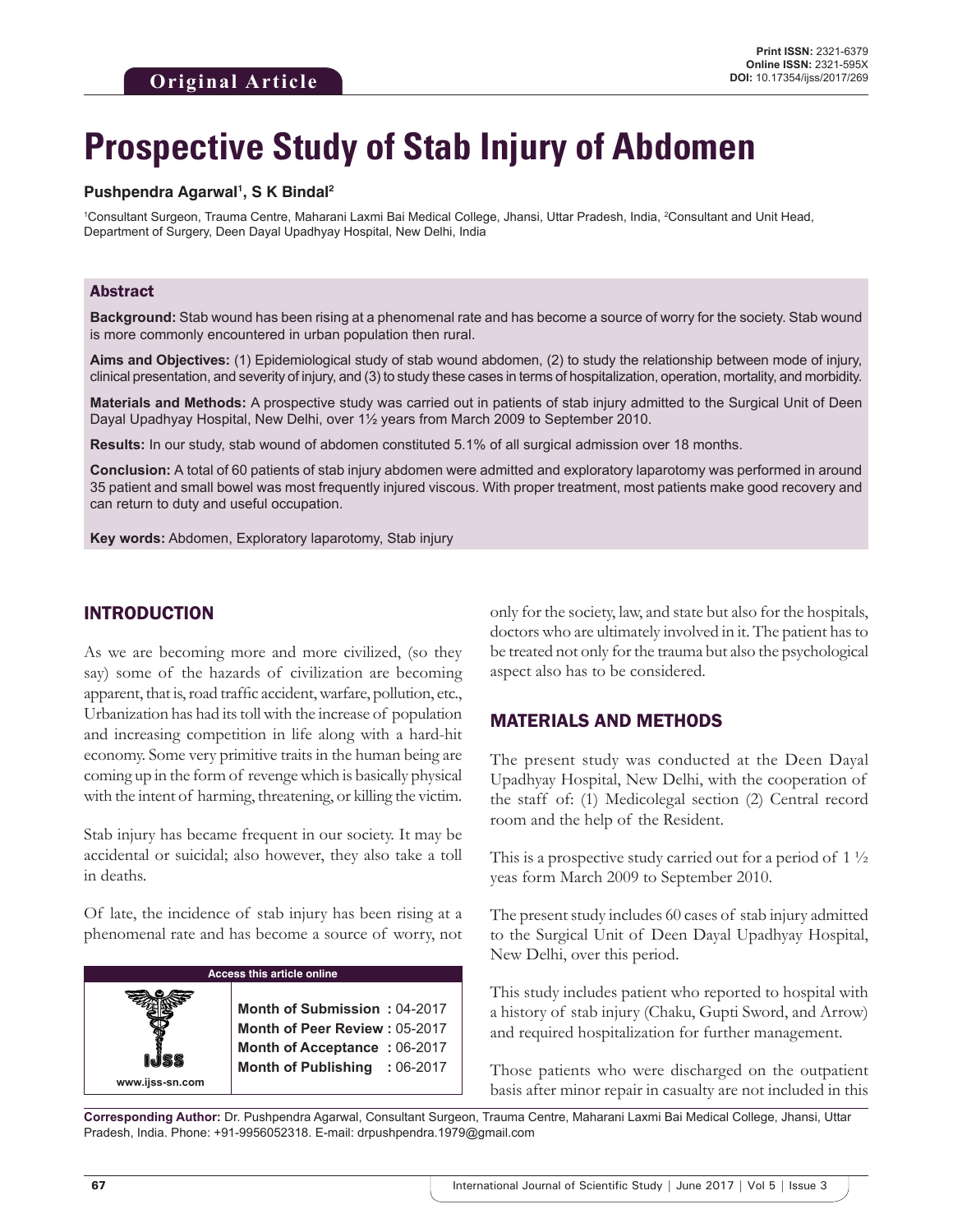study. The remaining patients who sustained fatal injuries and were resuscitated in causality and admitted to the wards and subjected to appropriate management.

Of these who were admitted, the records were collected from the central record room and the ward paper was also studied, that is, Residents note and operative interference were done. The ward patients were examined in the prospective study.

Cases studied comprised patients of stab injury with or without associated injury of any nature.

On admission to hospital patient's name, age, sex, address, and registration number were noted. Date and time of admission was also noted. Detailed history of injury and time of injury were recorded.

Nature of weapon used was noted such as Chaku, Arrow, Sword, Gupti, and Broken glass piece.

If patient was conscious and not under the effect of any narcotic drugs or alcohol, his presenting complains were noted mainly pain, vomiting, distention of abdomen, and hematuria.

Exact site of injury was recorded according to the region mentioned, that is, head and neck, chest, abdomen, gluteal region, and limbs.

On admission to hospital, resuscitation and evaluation of injured patient began simultaneously. If patient was in state of shock often with internal injury or associated injury present, his cardiorespiratory status was assessed. Recording of vital signs was made immediately and in order of priority, establishment of adequate ventilation, control of major hemorrhage done. Insertion of large, one or more intravenous lines is accomplished and a blood sample dispatched to blood was done as required.

With respiratory and circulatory efficiency restored, vital signs recording continued at 15 min intervals. Detailed physical examination and local examination were then performed. Urinary catheter inserted for recording hourly output and urine sampling to evaluate integrity of urinary track. A Ryle's tube inserted for nasogastric suction wherever necessary in abdominal injury.

Resuscitation was continued throughout the period of evaluation until a treatment plan, surgery, or observation was established.

The external injury was noted in detail and findings such as the presence of surgical emphysema and evisceration. Tenderness, guarding, rigidity in relation to abdominal quadrants, state of bowel sounds whether sluggish or absent, and profuse bleeding were recorded.

Details of associated injury were recorded. All patients with suspected stab injury to chest, abdomen, and gluteal region were subjected to following investigation, a complete blood count, hemoglobin, differential count, urine analysis chest X-ray, and abdomen X-ray in standing or sitting position. This may revealed (a) hemothorax, (b) pneumothorax, (c) hemopneumothorax, and (d) free gas under the diaphragm, accidental pathological finding which may be relevant to the diagnosis.

The patient having evisceration or profuse bleeding from suspected vascular injury was shifted to O.T. for immediate surgical exploration, immediately after resuscitation in casualty M.O.T. without shifting of the patient to radiology department for X-ray examination.

Abdominal paracentesis was another procedure which was done only in few cases of doubtful internal injury. It was not done in large number of cases because such injuries were explored for any possible visceral injury and those cases who showed diagnostic X-ray findings such as gas under the diaphragm.

It was also not done in those cases which showed no deterioration but on the contrary on serial examination showed improvement and these were the cases which were kept on conservative line of treatment form the beginning only.

Abdominal paracentesis was not performed in cases who presented with signs of shock and local abdominal signs, that is, hypoactive bowel sounds increasing area or degree of tenderness or rigidity extended to untraumatized areas or when finding exceeded those explainable by the known injury.

The decision for tube thoracostomy (I.C.C.) was taken when X-ray chest showed either hemothorax, pneumothorax, or hemopneumothorax.

When the decision for exploratory laparotomy was taken on the basis of following indications, the patients were prepared for same and the pre-operative management comprised proper amount and quality of intravenous fluids, blood transfusions, broad-spectrum antibiotics, nasogastric suction, and maintaining the input and output charts. Same steps were taken for the patients who were observed and other signs improved.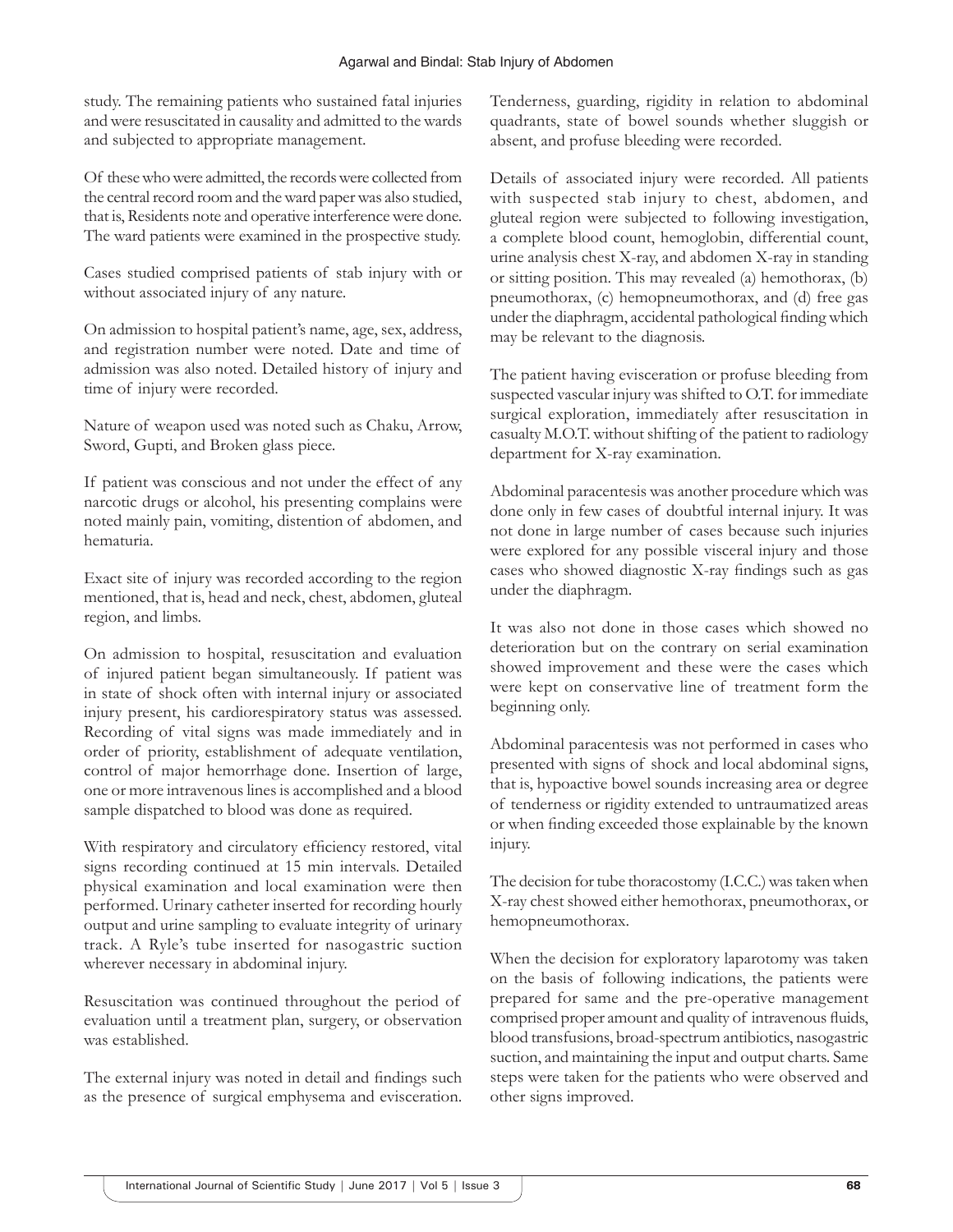# RESULTS

In Deen Dayal Upadhyay Hospital from March 2009 to September 2010, 60 patients of stab injury were admitted. The observations made on these patients in different perspectives are present in the table with discussion following them.

Table 1 shows the distribution of cases in various age groups. Highest number of cases is in the third decade. Maximum number (36.6%) of cases are from 11 to 40 years.

Table 2 shows the distribution of cases in various sex groups. There were 57 male (95%) and 3 female (5%).

Table 3 shows that 47 patients (78.33%) came to hospital within 6 h of injury. Only 13 number of patient came to the hospital after 6 h of injury.

This duration of injury has been recorded from the OPD. Slip of the patient or by the direct enquiry made from patient.

Table 4 shows that Chaku was the most common weapon used for stabbing. The next most common weapon used was arrow.

Table 5 shows that 63.3% of patients came with single stab injury abdomen and 36.6% of patients came with multiple stab injury abdomen.

41.6% of patients came with associated injury (chest, face, upper and lower limb) 5% of patients came with evisceration.

Table 6 shows gastrointestinal tract injury was the most common among it. Ileal (16%) was most common with gastric tear (10%) next common. Among solid organ injury, spleen and liver show same incidence (5%) of injury each.

Table 7 shows 36.6% of patients required exploratory laparotomy and simple repair of perforation. 6% of cases required resection and anastomosis. 6% of cases required ICTD.

Vascular repair, splenectomy, and colostomy were done less frequently.

Table 8 shows that the wound infection and burst abdomen were the most common complications  $8\%$  each.

Other complications were less frequent.

#### **Table 1: Age incidence**

| Age (year) | Total number of patient (%) |  |
|------------|-----------------------------|--|
| $0 - 10$   | 2(3.3)                      |  |
| $11 - 20$  | 16(26.6)                    |  |
| $21 - 30$  | 22(36.6)                    |  |
| $31 - 40$  | 12(20)                      |  |
| 41-50      | 3(5)                        |  |
| $51 - 60$  | 5(8.3)                      |  |
| 61-70      | 0(0)                        |  |

#### **Table 2: Sex incidence**

| <b>Sex</b> | Total number of patient (%) |  |
|------------|-----------------------------|--|
| Male       | 57 (95)                     |  |
| Female     | 3(5)                        |  |

| Table 3: Incidence of duration of injury |                             |
|------------------------------------------|-----------------------------|
| <b>Duration of injury</b>                | Total number of patient (%) |
| 1-6 h                                    | 47 (78.33)                  |
| 7-12 h                                   | 9(15)                       |
| >12 h                                    | 4(6)                        |

# **Table 4: Incidence of weapon used**

| Type of weapon | Total number of patient (%) |
|----------------|-----------------------------|
| Chaku          | 49 (81.6)                   |
| Arrow          | 7(11.6)                     |
| Razor          | 2(3.3)                      |
| Sariya         | 1(1.6)                      |
| <b>Ballam</b>  | 1(1.6)                      |

#### **Table 5: Type of injury**

| <b>Type of injury</b>        | Total number of patient (%) |
|------------------------------|-----------------------------|
| Single stab injury abdomen   | 38 (63.33)                  |
| Multiple stab injury abdomen | 22(36.6)                    |
| Associated injury            | 25(41.6)                    |
| Evisceration                 | 3(5)                        |

| Table 6: Incidence of various internal organ injury |  |  |  |  |
|-----------------------------------------------------|--|--|--|--|
|-----------------------------------------------------|--|--|--|--|

| Organ injury    | Total number of patient (%) |  |
|-----------------|-----------------------------|--|
| Stomach         | 6(10)                       |  |
| Duodenum        | 2(3)                        |  |
| Jejunum         | 5(8)                        |  |
| <b>Ileum</b>    | 10(16)                      |  |
| Cecum           | 0(0)                        |  |
| Colon           | 2(3)                        |  |
| Ilium           | 0(0)                        |  |
| Liver           | 3(5)                        |  |
| Spleen          | 3(5)                        |  |
| Pancreas        | 0(0)                        |  |
| Heart           | 0(0)                        |  |
| Urinary bladder | 0(0)                        |  |
| Kidney          | 2(3.3)                      |  |
| Diaphragm       | 1(2)                        |  |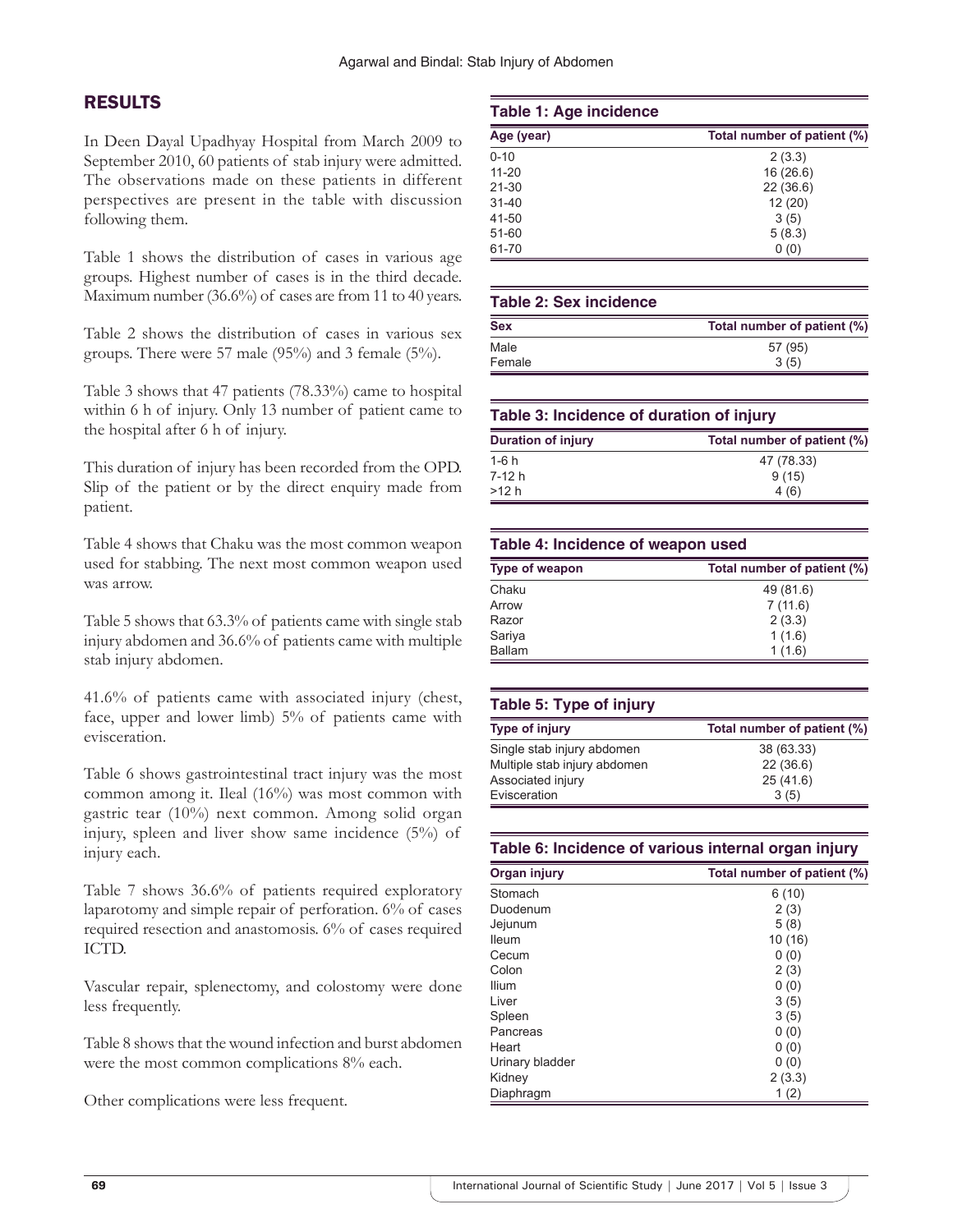Table 9 shows that 40% of cases required hospital stay for 1-3 days (conservative management).

28.5% of cases required 7-12 day (operated cases). 25% of these cases required 4-6 day hospitalization. Only 6.6% of cases required more than 12-day hospitalization.

# **DISCUSSION**

One of the most baffling problems of surgery can be a patient suspected of having stab injury that requires surgical intervention as a life-saving measure. Surgeon would admit the difficulties of the diagnosis and the anxieties, frequently associated with the treatment of such injuries. After analyzing the given data, we are now in a position to discuss the factors which are important in the causation, diagnosis, treatment, morbidity, and mortality in stab injury cases.

- 1. In this study, stab injury cases accounted for 6.1% of total admission on surgical side. Incidence of this nature is more obvious in a civilian institution like ours in this country. People often try to settle interpersonal relationship and political problems by means of stabbing.
- 2. In our opinion, the incidence what our present series reflects is directly related to geographical cultural and social factors of the particular community.
- 3. In the present series, maximum number (83.3%) of patients was in the age group of 11-40 years and

| Table 7: Details of surgical procedure |                             |
|----------------------------------------|-----------------------------|
| <b>Procedure</b>                       | Total number of patient (%) |
| Simple repair of perforation of viscus | 22(36.6)                    |
| Vascular repair                        | 0(0)                        |
| Splenectomy                            | 1(1.6)                      |
| Colostomy                              | 0(0)                        |
| <b>ICTD</b>                            | 4(6)                        |
| Resection and anastomosis of bowel     | 4(6)                        |

| Table 8: Incidence of various complication |                             |  |
|--------------------------------------------|-----------------------------|--|
| <b>Complication</b>                        | Total number of patient (%) |  |
| Infection                                  | 4(8)                        |  |
| Burst abdomen                              | 4(8)                        |  |
| Fecal fistula                              | 0(0)                        |  |
| Subphrenic abscess                         | 0(0)                        |  |
| Pelvic abscess                             | 0(0)                        |  |

#### **Table 9: Details of stay in hospital**

| <b>Duration of stay</b> | Total number of patient (%) |  |
|-------------------------|-----------------------------|--|
| $1-3$ days              | 24(40)                      |  |
| 4-6 days                | 15(25)                      |  |
| $7-12$ days             | 17(28.5)                    |  |
| >12 days                | 4(6)                        |  |

highest number (36.6%) of cases is in the third decade (21-30 years). The next most common decade was second decade (11-20 years) which comprised 26.6% of cases. This shows that young lads of educational institutions and various industrial and business institutions are more exposed to voilence. In a study of 403 cases of stab wound were in the age group of 20-40 years while the age range was 13-74 years.

- 4. In the present series, male patients constitute about 95% and only 5% of cases were female. This shows that females are not subjected to stab injury. The males are the victims of a fight for money, land, women, alcohol intoxication, and in some cases very trivial reason. There were a few who get involved in trying to save other people. The females were mostly victims of home quarrels.
- 5. In a study at Mt. Sinoi Hospital New York, 83.6% of cases were male. There is preponderance of male patients in practically all published series as reported by Ballinger *et al*. and similar incidence was observed in the USA.1
- 6. In this series, various weapons are used for stabbing, but knife (Chaku) is the most common being used in 81.6% of cases and arrow in 11.6% of cases. Incidence of this nature is more obvious because assault by stabbing is much more common in this part of the country. Stabbing by Chaku is explainable by the fact, that it is easily available, and especially the firearms are less readily available to low- and middle-class strata in our country. And also, because no license is needed to carry a Chaku of <6 inch. In a study carried out of Sinoi Hospital, New York, 94% were homicidal wound and in 90% of cases, blades were used.
- 7. In our series, 78.3% of cases reported to hospital within 6 h of injury, whereas other stab injury patients who reported more then 6 h of injury were those who were referred from different peripheral health centers. In a study conducted at Sinoi hospital, New York, 95% of stab injury patients reported to hospital within 3 h of injury. Those patients who came directly to the hospital were within 1-3 h of injury but those brought by police took longer time and arrived after 3-6 h of injury.
- 8. In this series, stab wounds over abdomen were most common, that is, 50% of cases, whereas second most common site was stab wound over chest seen in 47% of cases. Stab wounds over limbs were seen in 31% of cases. Melby and Denny in a study of 399 patients of stab injury reported following incidence: Abdomen - 12%, chest - 14%, and limbs - 35%. The figures in our observation differs mainly on the ground that our study included only those cases of stab injury who required hospitalization (suspected complicated injury) for further management, whereas a large number of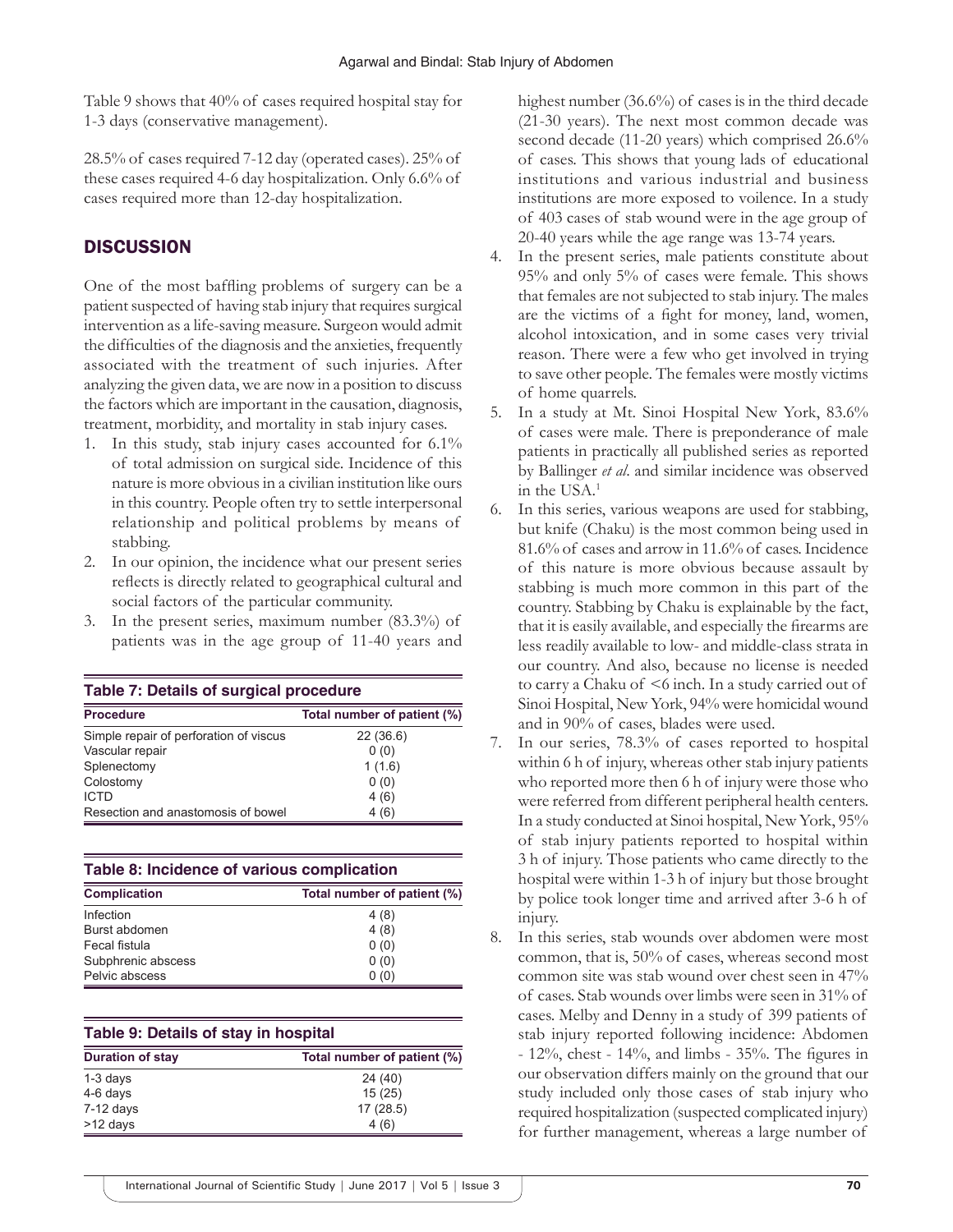stab injury cases managed on O.P.D. basis only are not included in this study.2

- 9. In our series, 63% of cases had single stab wound and among the stab wound over the abdomen, about 36.6% of cases had multiple abdominal stab wound. Wilder and Kudchadkar in 1980 reported that 15% of cases had more than one stab wound over abdomen.<sup>3</sup>
- 10. In this study, the incidence of stab wound in relation to various anatomical areas of the body revealed that left back of chest, left lumbar region, left gluteal region, and left upper limb were more commonly involved. Hence, abovementioned incidence showed that leftside stab wound is much more common than the right side because most of the right-handed people are more likely to hit the left half of the body and most of them having been hit from sides or behind, and more common upper limb injury were probably caused by defensive action. Jones *et al*. reviewed that out of 35% of upper limb stab, 60% are in left arm.4
- 11. In this series, out of total complicated injury, visceral injury complication was most common, that is, 59% of total stab wound of abdomen. Sanbrasage in 1977 had reported 30-40% incidence of visceral injury in stab wound of abdomen. de Maynard and Oropeza in a study of 46 patients of abdominal stab reported that 87.4% had injury of intra-abdominal organs. Jarvis *et al*. in a study of 105 patients found, 37% of the cases had multiple organ injuries.<sup>5-7</sup>
- 12. In our series, Roentgenography was necessary to exercise judgment in diagnosis and treatment of stab injury cases. Wilder and Kudchadkar in 1971, reported that X-ray confirmation for exploration in stab wound of abdomen was disappointing and time-consuming. The negative finding may Lull the surgeon into false sense of security.<sup>3</sup>
- 13. About 6% of cases of stab injury chest required intercostal drainage studies.
- 14. Ordog et al. in 1994, reported in a study of 4, 106 cases of stab injury chest that 88% were treated conservatively 10% required intercostals drainage and 2% required thoracotomy.8
- 15. Among stab abdomen, 45% of cases required exploratory laparotomy, whereas incidence of negative laparotomy (non-therapeutic laparotomy) was 4.5%, Koseki in 1974 reported that nearly onethird of abdominal stab wound never penetrated the peritoneum and half of those that entered never needed any surgical treatment. Wilder and Kudchadkar in 1971 reported the incidence of negative laparotomy to be 25% in stab injury case.<sup>9</sup>
- 16. de Maynard and Oropeza reported that out of 46 cases of stab abdomen, 84.7% required exploratory laparotomy and 10.8% had negative laparotomy.
- 17. On analysis of various internal organ injury, small bowel injury was most common, that is, 27% of cases. Rodkey in 1968 reported the incidence to be 8%. The majority of authors have found that the jejunum and ileum are most commonly injured (Davis 1976). From the above incidence, it is evident that small bowel is most frequently injured because it occupies a large portion of the abdominal cavity.
- 18. Among the solid organs, liver injury was most commonly seen, that is, 6% of cases. Incidence of liver injury reported in 30% cases of abdominal stab injury by Amerson and Ston in 1970. Elerding *et al*. in 1979 reported that more than 85% of liver injury are minor and can be managed by simple repair and drained.<sup>10,11</sup>
- 19. Heyns and Van Vollenhoven in 1992 reported that average duration of hospital stay was 3 days in conservative groups and 10 days in surgical group. However, in our series, average hospital stay was 3-6 days in conservative group and 10-12 days in surgical group.12
- 20. In the present series, the most common complications were wound infection 8% and burst abdomen 8% of cases which was of a very minor nature as it only delayed the hospital stay of the patient. Not accounting the wound infection as a post-operative complication, other complications were fecal fistula, jaundice, and pelvic abscesses are not common.

# **CONCLUSION**

Following conclusion have been arrived as a result of the present study.

- 1. Stab wound has been rising at a phenomenal rate and has become a source of worry for the society. Stab wound is more commonly encountered in urban population then rural.
- 2. Males in third decades of life are the most vulnerable group.
- 3. Management of all the patients has been carried out according to the accepted principal, that is, early resuscitative measures and operation as when necessary.
- 4. There is a definite role of conservative management in these patients, whereas clinical features and investigations do not reveal any intestinal perforation or ongoing bleeding, therefore saving a negative laparotomy and its complications.
- 5. In this series, the conservative treatment was done successfully in 50% of cases.
- 6. The most common cause of prolonged hospitalization is high incidence of wound infection.

With proper treatment, most patients make good recovery and can return to duty and useful occupation.